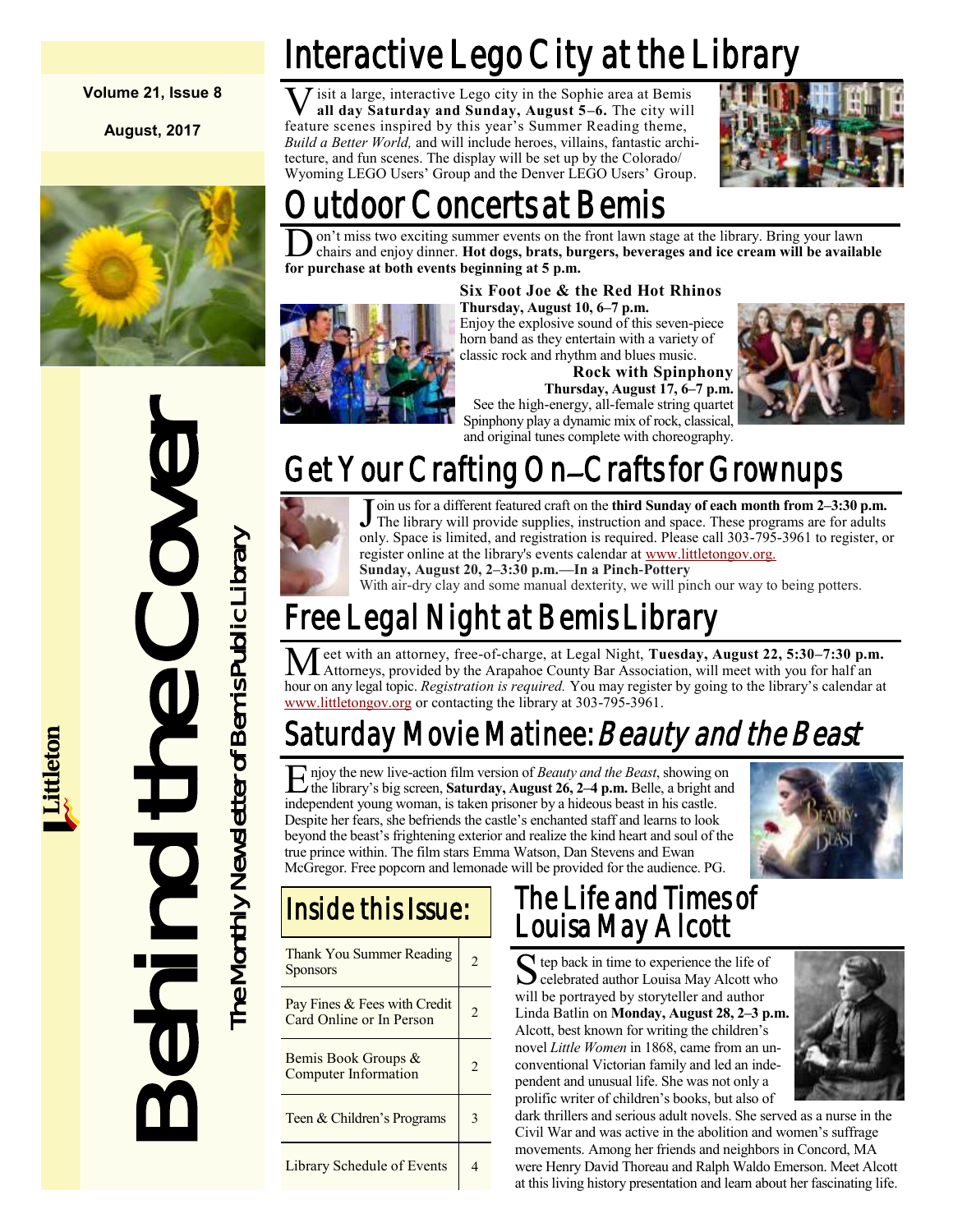## Thanks for Building a Great Summer of Reading!

B emis readers are terrific! Nearly 2,000 children, 600 teens and 500 adults enrolle in the library's 2017 summer reading programs. The library wishes to extend its emis readers are terrific! Nearly 2,000 children, 600 teens and 500 adults enrolled gratitude to those who generously contributed to helping us *Build a Better World*.

- 
- Alamo Drafthouse
- Cafe Terracotta
- Chick-fil-A at Aspen Grove
	- The Chocolate Therapist
- Cold Stone Creamery at Aspen Grove
- Colorado Avalanche
- Colorado Rapids
- CSU Arapahoe County Extension Office
- Denver Museum of Nature & Science
- EVOO Marketplace
- Fazoli's Restaurant, 8260 S. Quebec St., Centennial
- in-TEA
- Lakeside Amusement Park
- Merle's Restaurant
- O'Toole's Garden Center
- Romano's Italian Restaurant
- Rubio's Coastal Grill
- ◆ Savory Spice
- Skate City of Littleton
- ◆ South Suburban Parks and Recreation
- Tattered Cover Book Store

And a special thank you to the **Friends of the Littleton Library and Museum.** We couldn't have done it without you!

## Book Groups at Bemis

e have a variety of Book Groups that meet throughout the month. Choose a group that suits your interests and schedule. Then join us for some stimulating discussions.

#### **Senior Book Club**

#### **First Monday of each month at 2 p.m.**

**Aug. 7:** *The Eyre Affair* by Jasper Fforde

In this surreal version of Great Britain, circa 1985, time travel is routine, cloning is a reality and literature is taken very



seriously. England is a virtual police state where a person can get lost (literally) in a Wordsworth poem. Someone begins kidnapping characters from works of literature. When Jane Eyre is plucked from the pages of Bronte's novel, literary detective Thursday Next must track down the villain to avert a heinous act of literary homicide.

**Sept. 11\*:** *Fault in Our Stars* by John Green

Hazel and Gus are two extraordinary teenagers who share an acerbic wit, a disdain for the conventional,



and a love that sweeps them - and us on an unforgettable journey. Their relationship is all the more miraculous, given that they met and fell in love at a cancer support group. Green's novel explores the funny, thrilling and tragic business of being alive and in love. **\****We will meet on the second Monday in September due to the Labor Day holiday.*

### **Monday Evening Book Group Third Monday of each month at 7 p.m.**

**Aug. 21:** *The Circle* by Dave Eggers Mae Holland feels fortunate to be hired to work for the Circle, the world's most powerful internet company.

soon becomes a heart-racing novel of suspense, raising questions about memory, history, privacy, democracy, and the limits of human knowledge.

by Kent Haruf Addie Moore pays an unex-Louis Waters. Her husband

town they naturally have known of each other for decades. Addie and Louis have long been living alone in empty houses, the nights so terribly lonely, especially with no one to talk with. But maybe that could change? As Addie and Louis come to know each other better – their pleasures and their difficulties – a beautiful story of second chances unfolds.

### Computers @ Bemis

B emis has 24 Internet

access computers on the lower level of the library, plus another seven located in the Children's Room for use by our patrons in fifth grade and



younger. Free WiFi is available throughout the library.

#### **Open Computer Lab - 9:30–11 a.m.** *Every* **Thursday morning.**

*No registration required.* Get answers to your computer-related questions. Practice your computer skills and have a little one-on-one time with a computer class instructor. Bring your smartphone or tablet and receive individual help downloading ebooks and eaudio.

### Pay Fines & Fees with Credit Card Online or In Person at Bemis

B emis patrons may now pay fines and<br>
if the sin excess of \$1 with a credit card fees in excess of \$1 with a credit card online or in person at the Bemis checkout desk. To pay with a credit card online, simply log into your Bemis account at [bemis.ent.sirsi.net,](https://bemis.ent.sirsi.net/client/en_US/default/?) click on the *Fines* tab and then click on the *Pay Fines/Fees here* button. Patrons may pay fines/fees in excess of \$1 with a credit card in person at the Bemis checkout desk. Amounts below \$1 also may be paid in cash at the checkout desk. The late fee for most Bemis materials is \$.20 per day per item. Unpaid fines of more than \$10 block checkout of additional items.

### Genre Addicts Book Club

E genre and meet to chat about titles and ach month, we will feature a different authors in that category. Pick a favorite book to re-read, or choose a new title to introduce to us. We will meet on the **second Wednesday of the month from 7–8 p.m. in Sophie's Place** to share our love of category fiction!

#### **Wednesday, August 9: Wild Westerns**

We all love the wild, wild west. The frontier may be somewhat tamer these days, but the history of gunslingers, desperadoes, cowboys, and pioneers still tugs at our souls. Perhaps your bent is for the classic stories of Louis L'Amour or Zane Grey. Or



perhaps you love the modern westerns of Cormac McCarthy and Annie Proulx. In the best of the Westerns, the rugged territory is as much a character as any person. Pick up a book to explore that territory, and then join us to share your stories.



What begins as the captivating story of one woman's ambition and idealism

**Sept. 18:** *Our Souls at Night*

pected visit to a neighbor, died years ago, as did his wife, and in such a small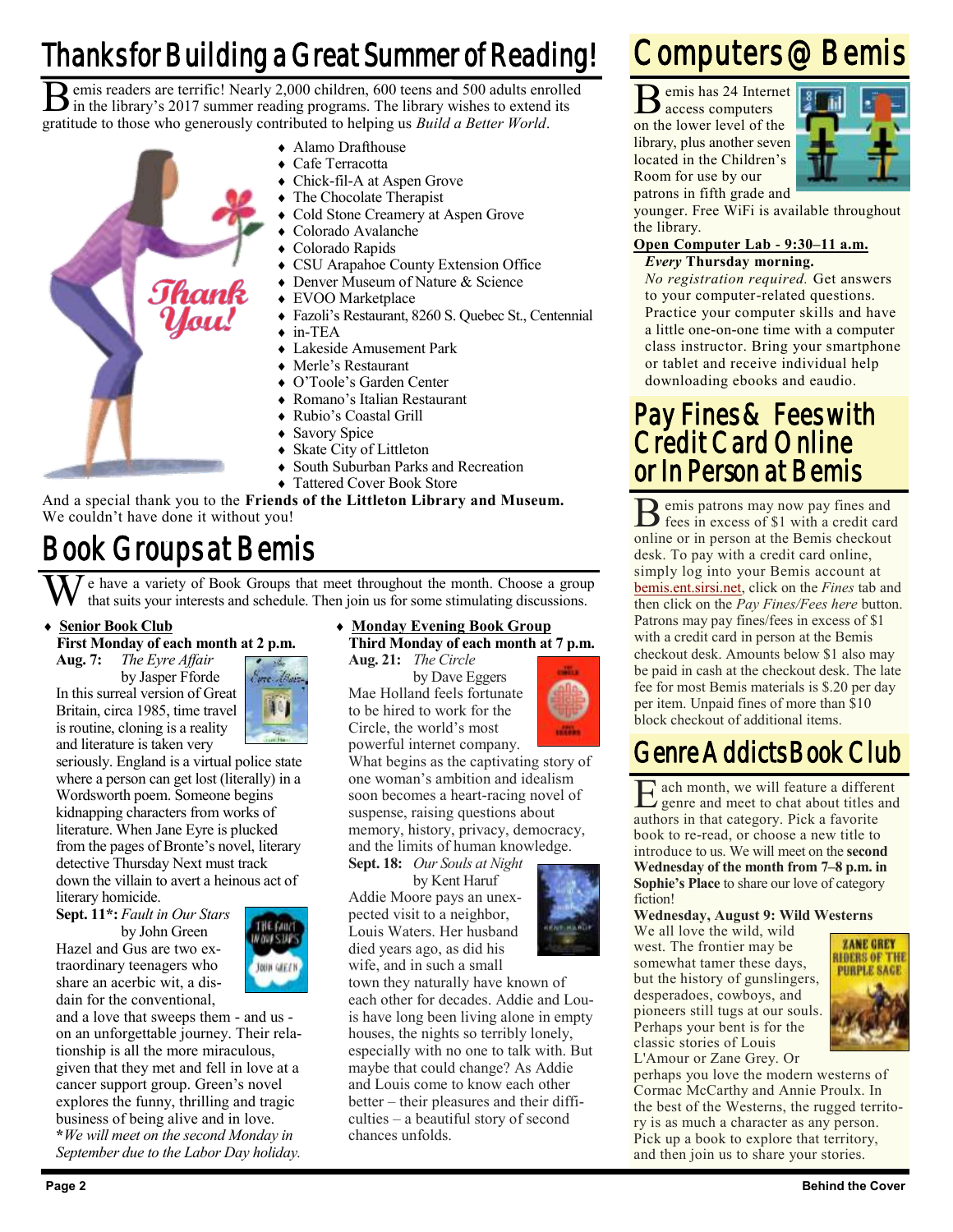

For more information, call teen librar<br>
Mark Decker at the library, 303-795<br>
or email him at <u>libmd@littletongov.org</u>. or more information, call teen librarian Mark Decker at the library, 303-795-3961,

#### **Teen Movies First Saturday of the month @ 2 p.m.**

Free popcorn and lemonade! **Aug. 5:** *Kong: Skull Island,* PG-13 **Sept. 2:** *Guardians of the*



*Galaxy Vol. 2,* PG-13

 **Virtual Reality Gaming Third Thursdays @ 3–4:30 p.m.** We've got the HTC Vive and the PSVR, plus a huge selection of games. Virtual reality games are for ages 12 & up only. **Aug. 17, Sept. 21 and Oct. 19**

 **Teen Advisory Group (TAG) Fourth Friday of the month @ 3:30 p.m. Aug. 25, Sept. 22 and Oct. 27**

### 2017 Film School Movie Premiere

The Binning Family Foundation and<br>Bemis Public Library proudly present he Binning Family Foundation and the World Premiere of the 2017 Film School Movies on **Saturday, August 12 at Alamo Drafthouse, 11 a.m.**

### CSI for Teens with the Littleton Police Dept. **CRIME SCENE DO NOT CROSS**

E xplore the science of solving crime and put your knowledge to the test in hands-on activities at this program with the Littleton Police Dept., **August 1–3, 10 a.m.–4 p.m.** *Special application required.*  Teens going into grades 9–12 will learn about fingerprints, shoe prints, crime scene diagramming and photography, bloodstain analysis and other topics. Participants will use knowledge gained to investigate a crime scene.

### Bemis Teen Battle for the Best Book

Teens: help us deter eens: help us deterbook at Bemis and be eligible to win prizes. The contest begins with teens submitting



nominations for the best teen book. Then each week in August, two books from the list of *Continued on Page 4*

# Children's Programs

## Busy Bodies at Bemis

J oin us on **Monday, August 7, 10–10:30 a.m.** for music,<br>movement, games and fun as we move, groove and grow oin us on **Monday, August 7, 10–10:30 a.m.** for music, at the library. For children ages 2-6 and their caregivers.





## Drop-In and Build

S top by the Children's Room anytime during open build<br>"construction" hours on **Wednesdays, August 9 and 30**, top by the Children's Room anytime during open build **5:30–7:30 p.m.** Create and construct with materials provided such as Legos, Duplos, Lincoln logs and foam blocks. For families with kids fifth grade and younger.

## Drop-in Crafts

S top by the Children's Room on Tuesday, August 15, any-<br>time between 10:30 a.m. and noon for some make and take top by the Children's Room on **Tuesday, August 15, any**crafty fun. No reservations needed. For children of all ages.



## Math Matters – Teddy Bears at Bemis



B ring your Teddy bear for a special treat – stories, songs and more on **Friday, August 25, 10:30–11 a.m.** We'll compare ring your Teddy bear for a special treat – stories, songs and bears on a Venn diagram and practice counting and colors as we graph yummy, gummy bear treats. For children ages 3–6.

## CLEL Bell Award Books Support Early Literacy

E ach year, five picture books are honored with a Bell Award bestowed<br>by Colorado Libraries for Early Literacy (CLEL). The five winning by Colorado Libraries for Early Literacy (CLEL). The five winning books consist of one title in each of five categories. Each category represents an early literacy practice: Read, Write, Sing, Talk, and Play. The books, in their content, theme, or design, support caregivers' interaction with their children through these five early literacy practices. Research has shown that engaging children in these practices builds language skills and prepares children to become successful readers. The next time you visit Bemis, pick up a list of CLEL Bell Award Winners, ask a librarian for



help or look for the CLEL Bell Award sticker on the spines of these noteworthy picture books.

### ngoing Programs

*No regular weekly story times in August. Weekly programs resume September 5.*

**Ready, Set, BUILD! Lego Club:**

**For kids entering grades 1–5 Saturday August 5, 2 p.m.** You bring creativity and we'll provide Legos. *Registration begins one week in advance.*



#### **Paws to Read**

**For kids entering grades 1–5 Saturday, August 12, 10 a.m.–noon**

Kids are able to practice reading to a furry friend. Call 303-795-3961 to register for a 20-minute spot. Presented by *Denver Pet Partners* and *The Delta Society.*

**Bemis Library Dial-a-Story**

Your child can listen to a story anytime by calling 303-795-3960. Enjoy a new story or an old favorite.